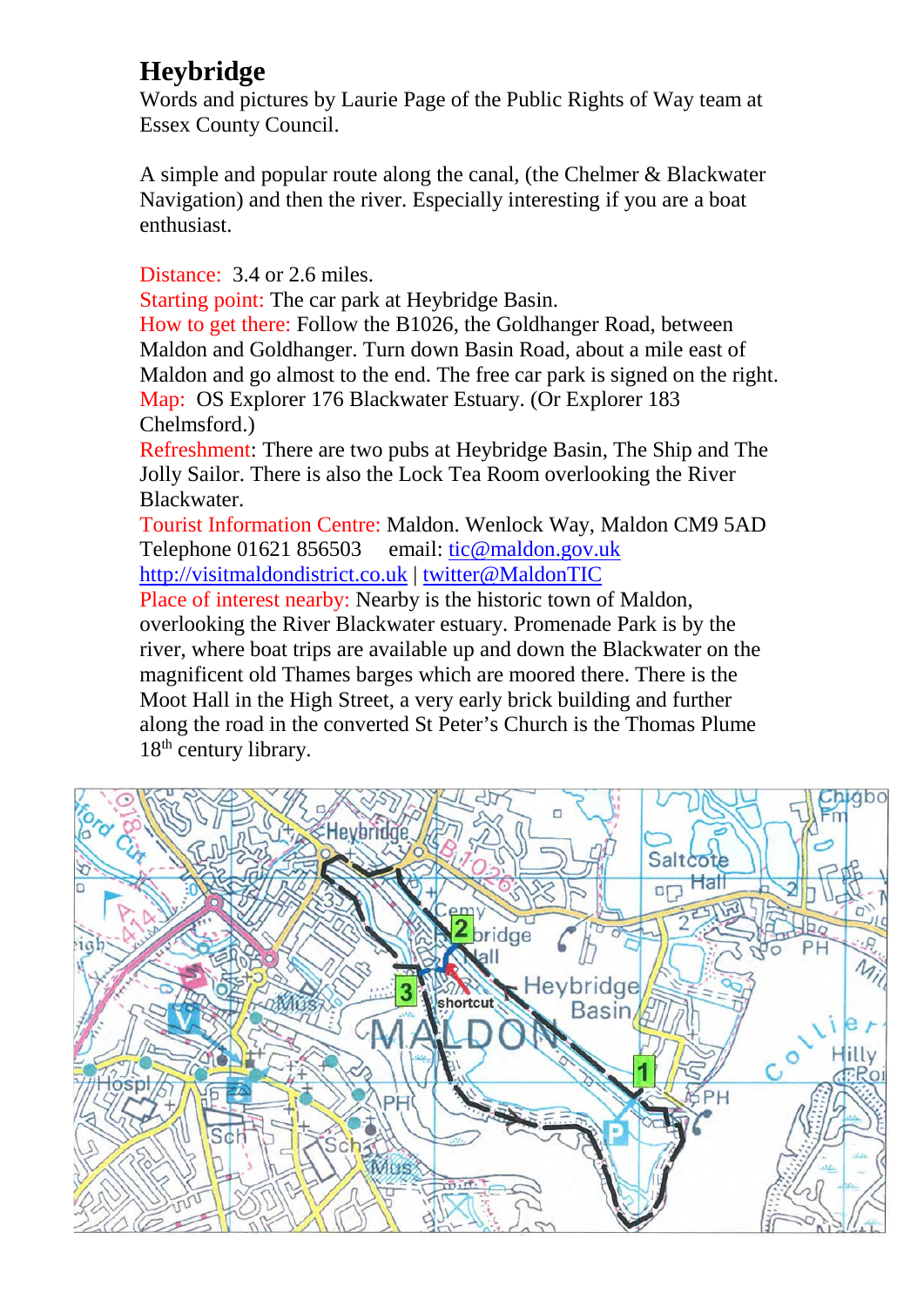## **The Walk**

**1.** Go to the rear of the car park and up the steps to the canal path. Turn right along the path. Follow this well trodden route for some distance. There are an assortment of boats and sailing craft, ducks swans and fishermen. After a while the river craft are absent but continue on the hard surface to the footbridge.

For a shortcut you can cross the bridge into the housing estate (Rennie Walk). Take the first turning on the right, Stebbens Way and follow to the end to the T-junction with Battle Rise. Almost opposite, just to the left is the little path leading up to the raised path along the sea wall. Turn left along the sea wall path. (Go to point 3).



**2.** For the longer walk, continue straight on past a cemetery to your right and when you reach the road bridge, go up the steps. Turn left along the pavement, crossing the canal and proceed past St Andrew's Church. At the roundabout go left then immediately left again onto a footpath which goes through the car yard and the car park. At the rear of the car park go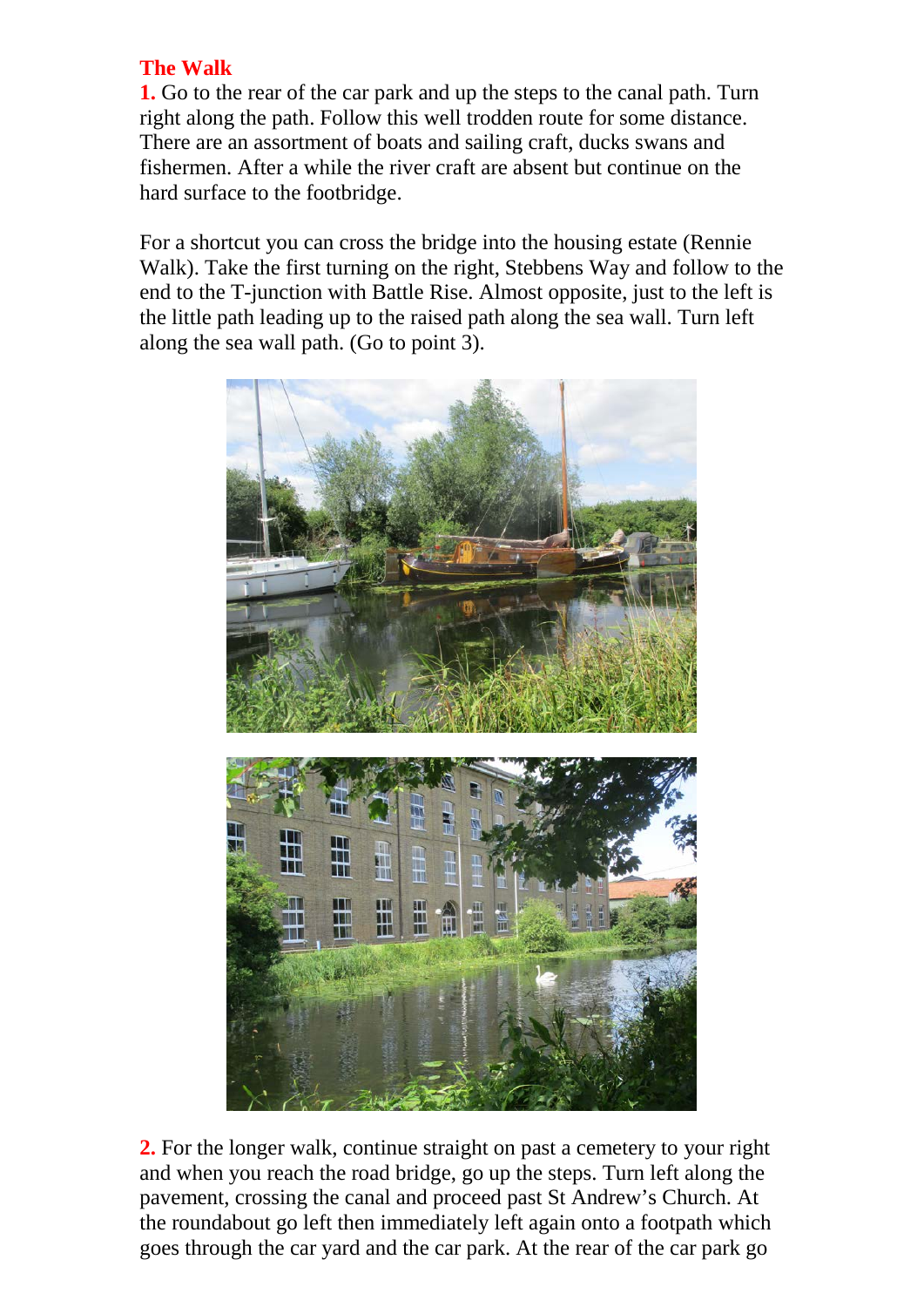up a bank onto the raised path. Then through the trees. Cross the road and continue along the footpath on the other side. (If it is overgrown you can use the pavement alongside the road to your right). At the end bear sharp left up to the T- junction at the sea wall. Turn left along the raised grass path. Soon after, at the next T-junction turn right.



**3.** Follow the raised grass path. There are houses to the left for a short way. The town to the right is the ancient town of Maldon, with its church spires, fishing boats and Thames barges. Continue along this path all the



way. Between the Maldon and the path is the River Chelmer. After about a mile you reach the southern most point where there is a seat to take a rest and admire the view.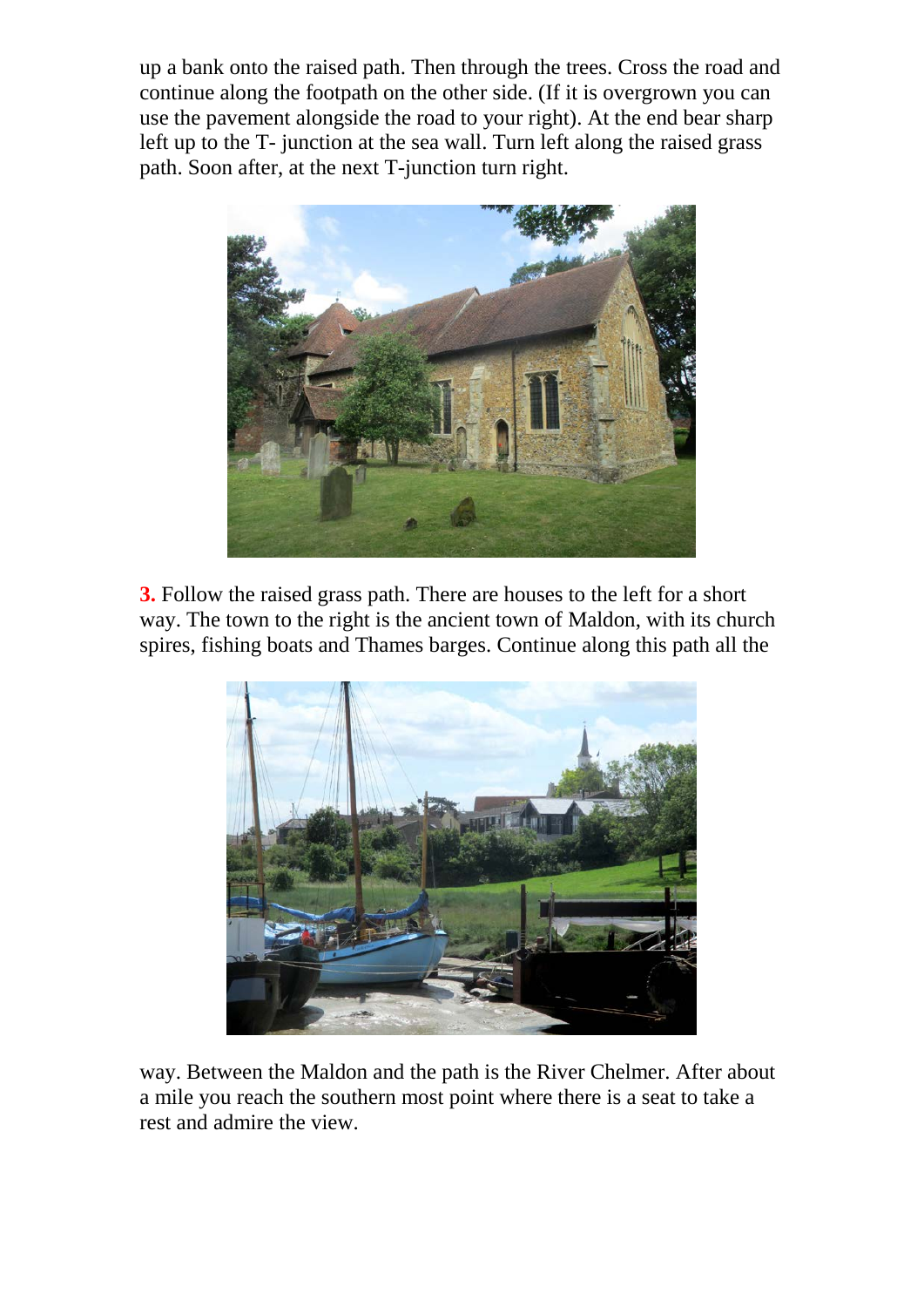

This is where the River Chelmer meets the River Blackwater. The path bends sharp left. It continues back to the Basin.



Descend the bank by Heybridge Sea Lock and use the pedestrian bridge to cross the canal. At The Ship pub go left back along the canal path and the entrance to the car park is a little way up on the right.